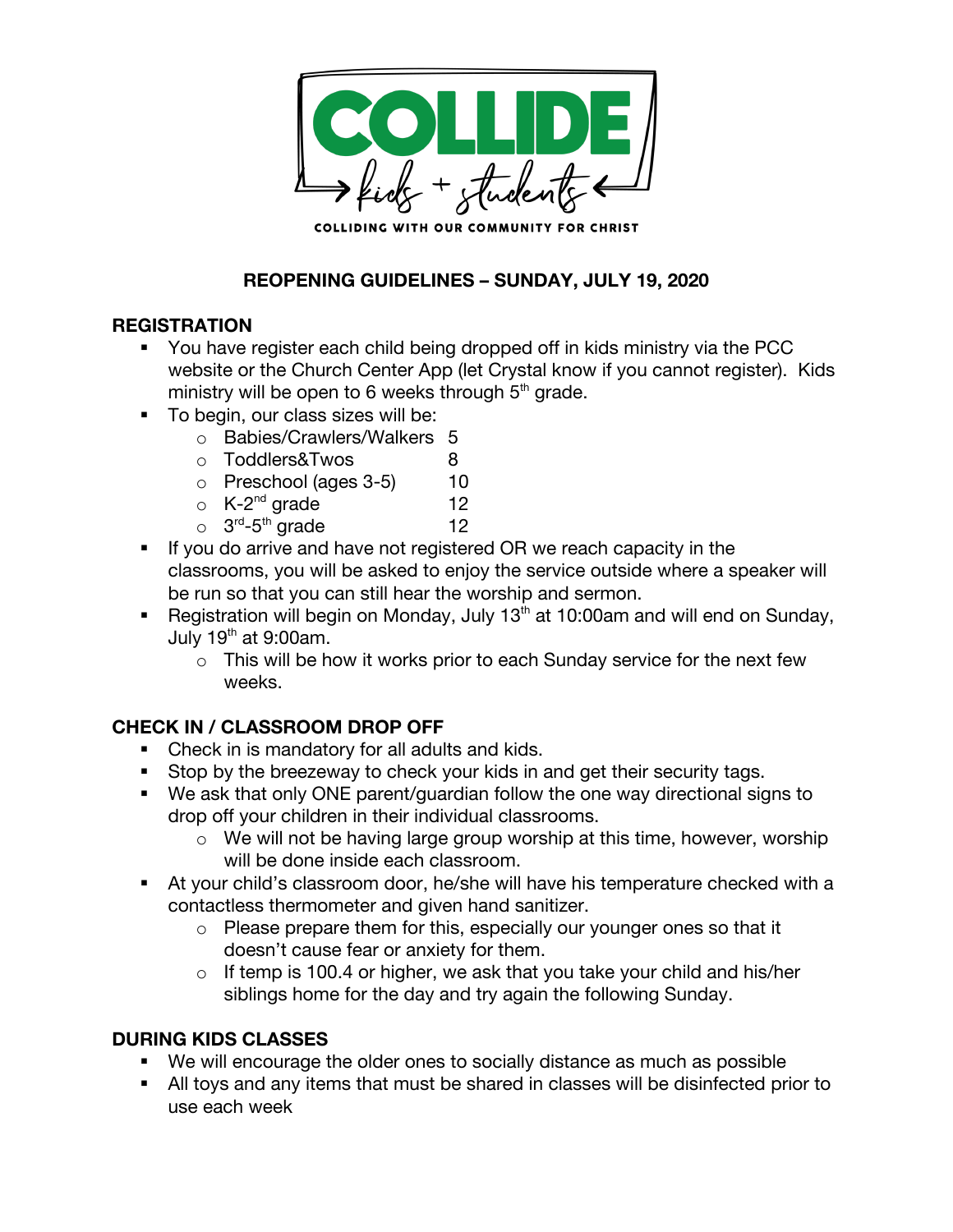

#### **PICK UP**

- Again, we ask that only ONE parent/guardian follows the one way directional signs to pick up your children from kids ministry.
- Please pick up directly after the sermon and feel free to socialize/fellowship in the parking lot or on the grassy area after service.

### **ONLINE MATERIALS**

■ Our weekly Gospel Project lessons will continue to be posted online in an easy to use format at home

### **WELLNESS POLICY**

- It is our strongest desire to provide a fun, yet safe and healthy environment for your kids to enjoy worship and learning more about Jesus. Therefore, the following policy is in our handbook but we've included it here for your review.
- Should any child show any symptoms of not being well at drop off or during class, it is at the servant leader's discretion and our responsibility to have the child picked up by his/her parent.
- In order to try to protect individuals from infectious diseases, Providence City Church follows the following guidelines.
- As representatives of Christ, we commit ourselves to obey Jesus' command to love all persons and welcome all persons into the church. However, we also need to take reasonable care not to jeopardize the health of others.

#### **Definition**

§ A communicable disease will be defined as an illness, a departure from health; a particular destructive process in an organism, with a specific cause and characteristic symptoms that may be transmitted to others with the threat of jeopardy to their health. This may range from a common cold to the HIV/AIDS/Coronavirus.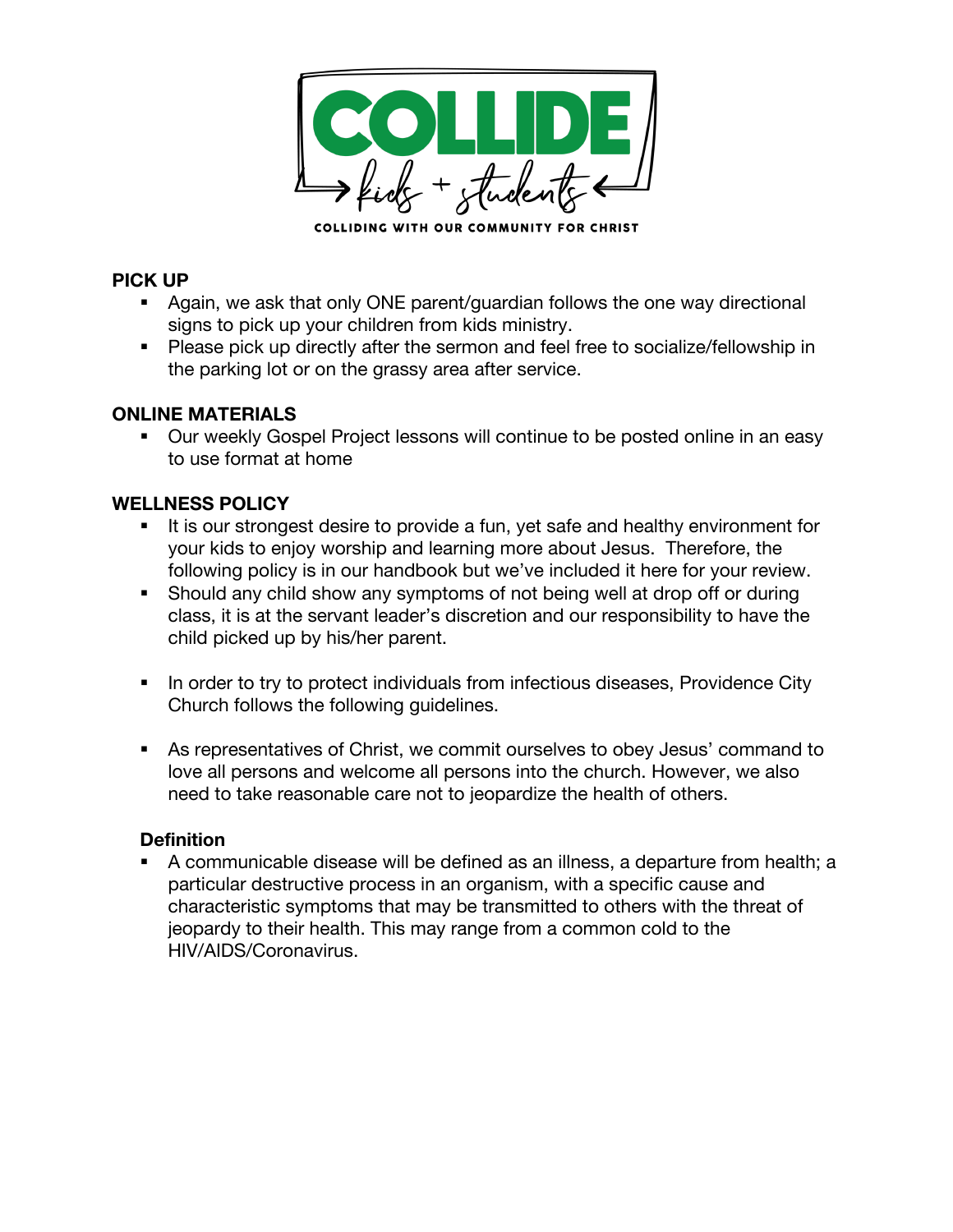

### **Policy and Procedure**

- No child will be allowed into the nursery or other children's program when he or she has any of the following symptoms:
	- ♣ Acute cold
	- Fever (within 24 hours) or temp registers 100.4 or higher
	- **Sneezing**
	- **Coughing**
	- ♣ Vomiting (within 72 hours)
	- Diarrhea (within 72 hours)
	- Sore throat
	- **Earache**
	- ♣ Runny nose
	- Red or discharging eyes
	- Skin rash
	- ♣ Chills
- § In addition, anyone who has a known communicable disease won't be admitted into activities, programs, or child care where the disease could be communicated to others who aren't infected.
- If a child is admitted to the nursery or children's programs and is later determined to be ill, the parent will be notified to take the child out of the nursery or children's program until the child is well.
- If an individual suspects that a child has an infectious disease, or if it comes to the attention of another individual, the informed person should bring this information to a church staff employee in a confidential manner.
- § Children who test positive for HIV and who are toilet trained are welcome to attend kids' services and all church functions, and are encouraged to participate fully. HIV-positive children who lack control over bodily functions, who have open sores or cuts, or who display behavior such as biting, may be screened and temporarily excluded.
- Parents of all children who attend the services will be asked to keep their children at home if they have any contagious illness.